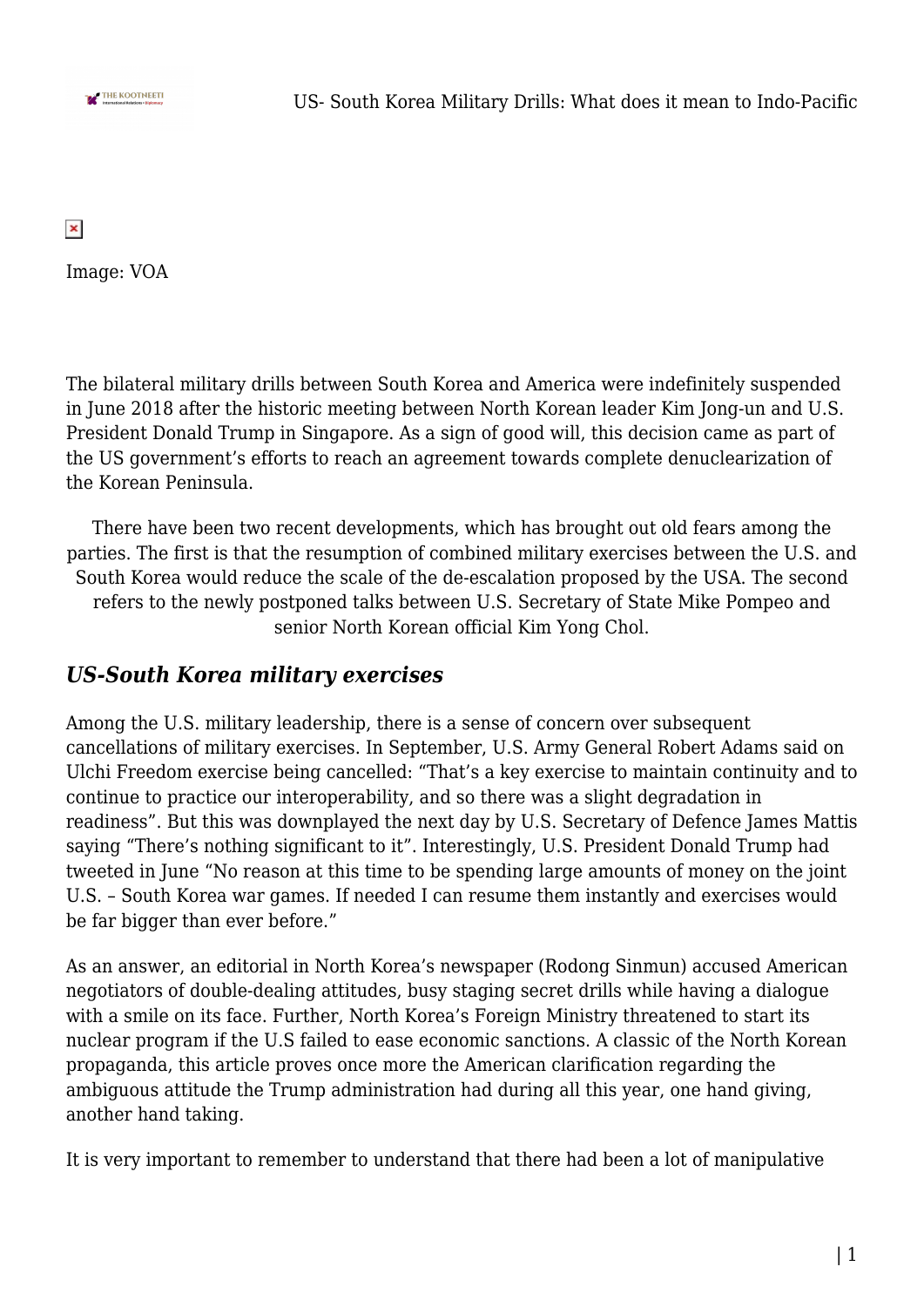

talks, propounded these past few years by both sides. In an interview on 14 October with Le Figaro, South Korean president Moon Jae-in clearly mentioned that North Korea's economy is in such dire straits that the reclusive nation can't afford to go back on the promise. This makes it tough for the country to break the agreement but doesn't mean that they would not.

## *Recent talks postponed*

The scheduled high-level meeting between Secretary of state Pompeo and senior North Korean official Kim Yong Chol was postponed without any further explanation.

Both countries appear to be hardening their negotiating positions over the past weeks. With no exact dates for the second meeting between Kim Jong Un and Donald Trump, there is growing concern among the parties included. Especially, South Korean president has emphasized the need for reciprocal measures by the U.S to match North Korea's denuclearization efforts.

The efforts are visible on the North Korean side with no ballistic missile or nuclear testing for a year and plan to dismantle several nuclear facilities across the country.

The U.S leadership still remains sceptical of North Korea and it isn't supporting an easing of international sanctions until information that is more credible pours in.

# *Road Ahead*

The regional dynamics of East Asia moves around 4 major countries: China, Japan, North Korea and South Korea. Among them, the two countries are non-NATO allies of U.S and had been of great geopolitical significance.

Over the last 2 years, the U.S government has been trying to insulate itself from any regional partnerships (both economic and security-related) which shows, Trump administration has no clear regional security strategy for East Asia-Further, the dominant power in the region – China is increasingly using more assertive militarization of regional waters combined with economic coercion.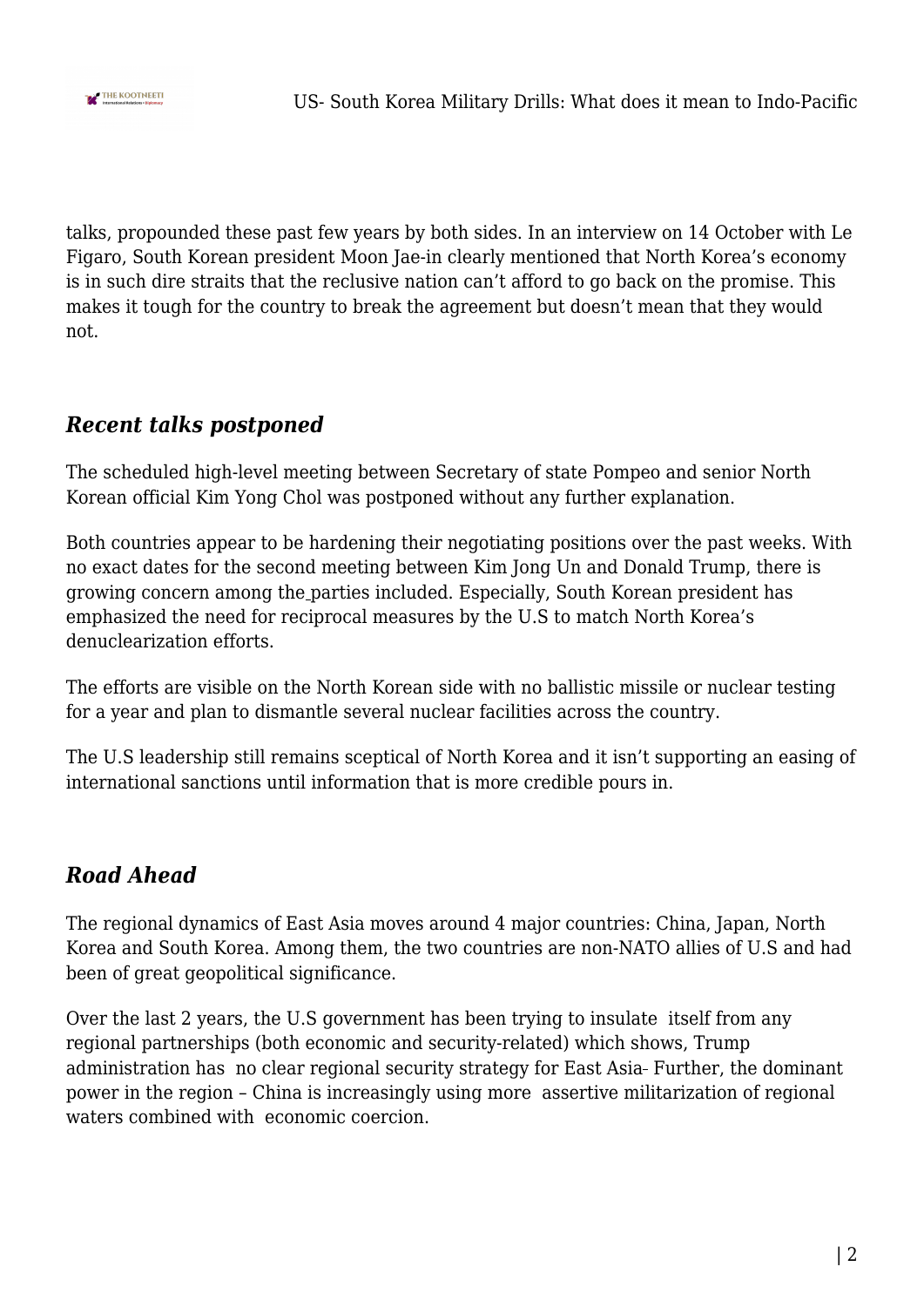

These Chinese strategies have led to the revival of new defence modernization efforts in Japan, South Korea and Taiwan. Increasingly, these actors are seeking other partners for military alliances and economic support.

While the U.S is increasing pressure on China regarding freedom of navigation in the South China Sea and waging economic war based on trade imbalance between them, China is busy engaging with South East Asian countries, to become part of Regional Comprehensive Economic Partnership (RCEP) – a multilateral trade deal promoted by China.

With no Trans-Pacific Partnership (TPP) in place, this vacuum provides the right opportunity for China to impose its rules and norms of trade in Asia.

As such these small-scale military drills between the U.S and South Korea in the past year, which were conducted to maintain interoperability among various units of both armed forces, don't have the massive military impact in the region.

The North Korean propaganda typically denounce these drills as efforts for a disguised attack on their country. But, this time both countries have put in small amount of troops and equipment into the exercise, which was done in line to respect the peace process initiated by Trump administration at the beginning of this year.

Last week, after the American midterms elections (November 6), president Trump announced that he would meet North Korean leader Kim Jong Un next year. Still, both sides are trying to maintain a cautious silence on this issue. For the experts, next year will be, again, a bumpy ride As North Korea has mentioned they have maintained the promise of denuclearization, while the U.S is adamant on lifting the sanctions until complete and verified denuclearization.

It is the nuclear deterrence that still holds a formidable force in the regional and world politics. This power is North Korea utilizing to mend its future. Even though the future holds secrets for everyone, including for North Korea it could be not so distant time where Trump himself may be visiting Pyongyang for a decisive second summit.

#### *\*Utkal Tripathy is a Research Intern for the Joint Knowledge Exchange program*